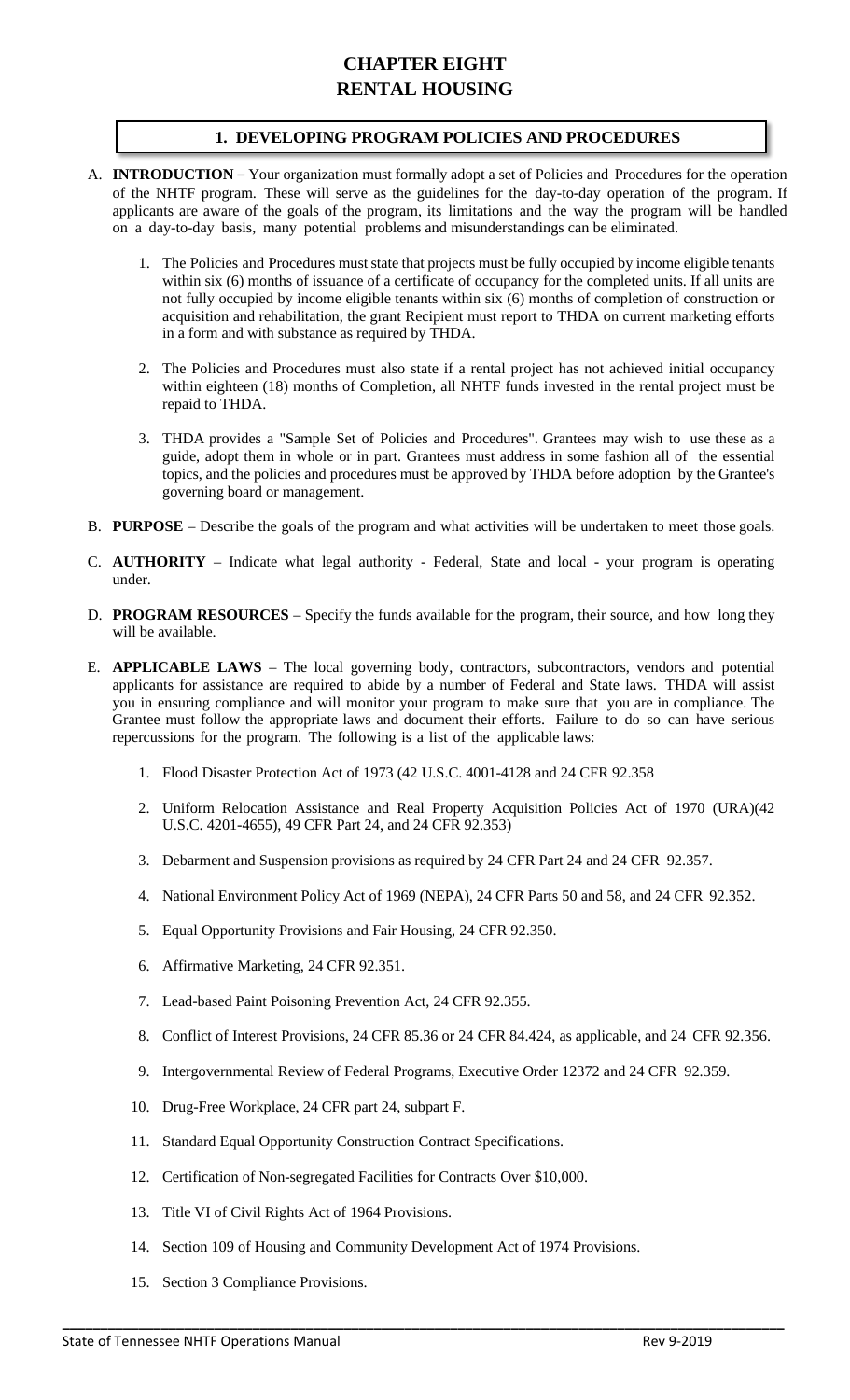- 16. Age Discrimination Act of 1975 Provisions.
- 17. Section 504 Affirmative Action for Handicapped Provisions.
- 18. And any other Federal requirements as set forth in 24 CFR Parts 91 and 93, NHTF
- 4. **TENANT SELECTION**  The Policies and Procedures governing the operation of your rental housing program must include written tenant selection policies and criteria that:
	- 1. Are in compliance with applicable fair housing laws which prohibit discrimination in housing based on race, color, religion, sex, familial status, national origin, age and disability;
	- 2. Are based on objective criteria related solely to program qualifications and the tenant's ability to pay the rent and abide by the terms of the lease, such as household income, housing history, credit history and/or lack of a felony conviction for manufacture or distribution of methamphetamine or placement on a state or national sexual offender registry.
	- 3. Apply the selection criteria consistently to all applicants and expressly prohibit bias in the selection process, including prohibiting discrimination and favoritism toward friends or relatives or other situations in which there might be a conflict of interest;
	- 4. Provide for the selection of tenants from the written waiting list in the chronological order of their application, insofar as practical; and
	- 5. Give prompt written notification to any rejected applicant of the grounds for any rejection.
- 5. **TENANT SELECTION FOR SPECIAL NEEDS** Grantees cannot discriminate based on the nature of the disability. NHTF-assisted housing for persons with disabilities must be equally available to *all* persons with disabilities. Owners may offer and advertise non-mandatory services that may be appropriate for persons with a particular special need or disability.
	- 1. There is an exception for housing for persons with a specific type of disability who could not reside in housing that is available to the general public. This exception would apply to persons whose disabilities require them to have on-site supportive services (such as 24-hour supervision), because without the on-site services, these persons would be unable to maintain themselves in housing.

# A.

#### **2. GROUP HOMES AND SINGLE ROOM OCCUPANCY UNITS**

**GROUP HOME** – Housing that is occupied by two or more single persons or families consisting of common space and/or facilities for group use by the occupants of the unit, and (except in the case of shared one bedroom units) separate private space for each household. Supportive services may be provided. A group home is generally a large single-family unit, and is considered a one-unit project.

- 1. The subsidy level for a group home is based on the number of bedrooms in the unit. Bedrooms occupied by resident supportive service providers are counted as eligible bedrooms for subsidy purposes.
- B. **SINGLE ROOM OCCUPANCY (SRO)** Housing consisting of clearly identifiable separate dwelling units that is the primary residence of its occupant or occupants.
	- 1. If the project consists of new construction, conversion of non-residential space, or reconstruction, the unit must contain either food preparation or sanitary facilities (and may contain both).
	- 2. For acquisition or rehabilitation of an existing residential structure or hotel, neither food preparation nor sanitary facilities are required to be in the unit. If the units do not contain sanitary facilities, the building must contain sanitary facilities that are shared by the tenants.
	- 3. The subsidy level is based on the maximum per units subsidy limit for a zero-bedroom (efficiency) unit. The maximum subsidy is calculated based on the number of NHTF- assisted units in the structure times the allowable per unit subsidy. However, the maximum subsidy may never exceed the actual development cost of the NHTF-assisted unit based on their proportionate share of the total development cost.
	- 4. The designation as an SRO must be consistent with local zoning and building code classifications.

# **3. MIXED INCOME DEVELOPMENTS**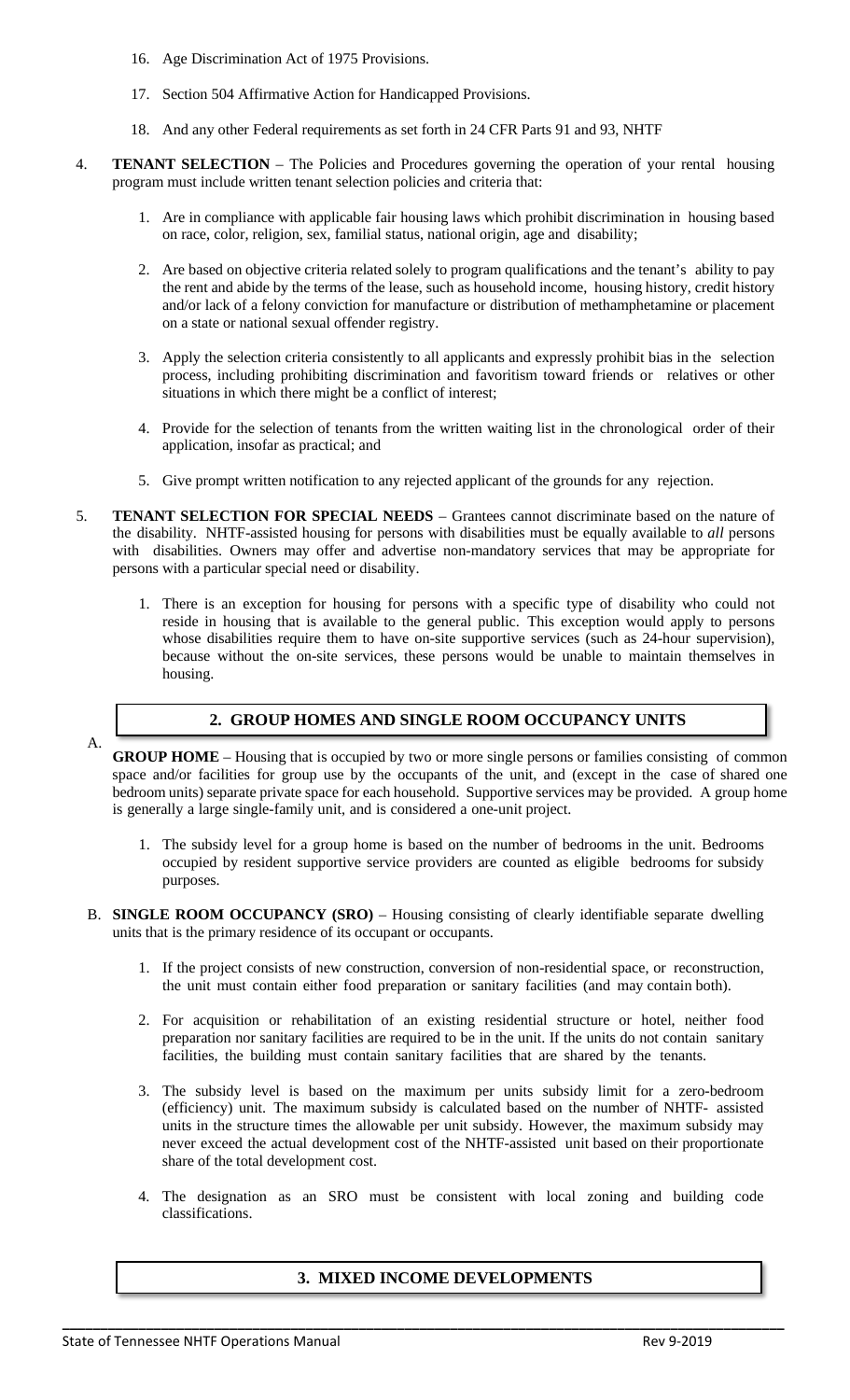- A. A Unit used in conjunction with a mixed income development must be used solely for the benefit of the NHTF designated units in the development. All NHTF units in a development must be fixed or floating and designated as NHTF available units in the NHTF file.
- B. The minimum number and configuration of NHTF units designated at any given time must equal the number of NHTF units committed to in the original grant application and Attachment A of the Grant Agreement.

# **4. INCOME REQUIREMENTS FOR TENANTS**

A. **General** – The NHTF program has income-targeting requirements and all units must be occupied by households whose income is equal to or less than 30 percent of the area median income as determined by HUD. Therefore, the grantee must determine that each family occupying an NHTF assisted unit is income-eligible by determining the family's annual income.

## B. **Definition of ''annual income.''**

- 1. When determining whether a family is income-eligible, the grantee must use one of the following two definitions of "annual income":
	- a. "*Annual income*" as defined at 24 CFR 5.609; or
	- b. "*Adjusted gross income*" as defined for purposes of reporting under the Internal Revenue Service (IRS) Form 1040 series for individual federal annual income tax purposes.
- 2. The grantee may use only one definition for each NHTF-assisted program (*e.g.,* down payment assistance program) that it administers and for each rental housing project.
- C. **Determining annual income** For families who are tenants in NHTF assisted housing, the grantee must initially determine annual income using the method in paragraph (D)(1) of this section. For subsequent income determinations during the period of affordability, the grantee may use any one of the methods described in paragraph (D) of this section, in accordance with § 93.302(e).

#### D. **Methods of determining annual income.**

- 1. Examine at least 2 months of source documents evidencing annual income (*e.g.,* wage statement; interest statement; unemployment compensation statement) for the family.
- 2. Obtain from the family a written statement of the amount of the family's annual income and family size, along with a certification that the information is complete and accurate. The certification must state that the family will provide source documents upon request.
- 3. Obtain a written statement from the administrator of a government program under which the family receives benefits and which examines each year the annual income of the family. The statement must indicate the tenant's family size and state the amount of the family's annual income; or alternatively, the statement must indicate the current dollar limit for very low- or low-income families for the family size of the tenant and state that the tenant's annual income does not exceed this limit.

# **5. INCOME LEVELS FOR GROUPS HOMES AND SRO UNITS**

- A. It is expected that most, if not all tenants of group homes or single room occupancy units would have incomes at or below 60% of area median income.
- B. **GROUP HOMES** All tenants, except live-in service providers, must have incomes at or below 80% of area median income.
- C. **SINGLE ROOM OCCUPANCY UNITS** In SRO projects with 3 or more units, 20% of the units must be occupied by tenants with incomes at or below 50% of area median income.

# **6. RENT LEVELS**

A. The NHTF rent limits are the *maximum* rents that can be charged to an income-eligible tenant residing in a NHTF-assisted unit. Rents are controlled for the length of the applicable affordability period. These rents are determined on an annual basis by HUD. The NHTF rents are based on the current Fair Market Rents (FMRs) and the current Income Limits published by HUD. THDA is now required to annually review and approve rents for each NHTF-assisted rental project to ensure ongoing compliance with the NHTF rent limits and to prohibit undue rent increases.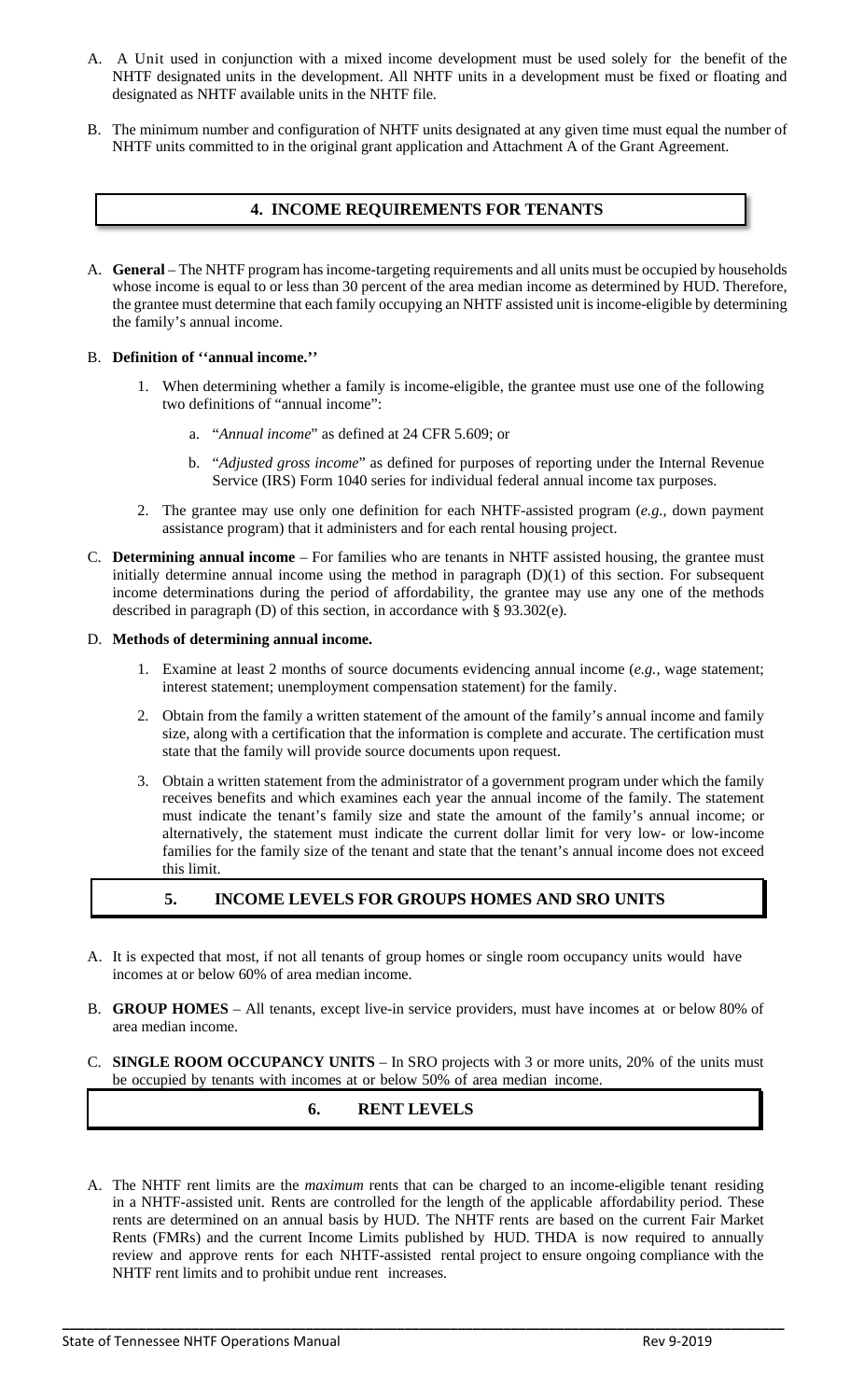- 1. *Please note that NHTF rent limits are not simply the FMRs used to determine rents for Section 8 certificates or vouchers.*
- 2. *In some instances, the Section 8 rents may be higher than the allowable NHTF rents. However, if NHTF funds have been invested in the unit, the NHTF rents must be used.*
- 3. *Section 8 rules specifically prohibit an owner from charging a higher rent for a unit that is occupied by a voucher holder than the rent charged for a comparable unit not occupied by a voucher holder.*
- B. **NHTF RENTS** The NHTF Program has two rent limits: the High NHTF rent limits and the Low NHTF rent limits. The published NHTF rents include all utilities. *The utilities paid by tenants must be subtracted from the rents provided to determine the maximum allowable rents*.
	- 1. **HIGH NHTF RENTS** The *lesser* of Fair Market Rents for existing units as determined by HUD or 30% of 65% of median income, adjusted for family size. This rent is used for 80% of the NHTF units (if the 5 unit rule applies).
	- 2. **LOW NHTF RENTS** This rent is equal to 30% or 50% of median income, adjusted for family size. This rent is used for 20% of the NHTF units (if the 5 unit rule applies).
		- a. If the project has less than 5 rental units, all of the units may rent at the High NHTF rent.
- C. THDA will post the new NHTF rents to its website [\(www.thda.org\)](http://www.thda.org/) when they are issued by HUD each year.
	- 1. Rents may increase or decrease from year to year. Where rents have increased, an owner may not raise rents in occupied units immediately. Any increase in rent is subject to the existing lease provisions, and the owner must provide the tenants 30 day prior written notice before increasing any rents.
	- 2. Where rents have decreased, an owner is not required to reduce the rents in occupied units immediately. Compliance with the decreased limits may be done at the point in time specified in the lease, or if not specified, customary for periodic (usually annual) adjustments in rent.
	- 3. Regardless of changes in Fair Market Rents and in median income over time, the qualifying rents are not required to be lower than the NHTF rent for the project in effect at the time of project commitment, , i.e., the date the project is entered into the Integrated Disbursement Information System (IDIS).
- D. **UTILITY ALLOWANCES** Utility Allowances: NHTF statutes and regulations establish rent limits for assisted rental units. These are gross limits that include contract rent plus a utility allowance (UA) for tenantpaid utilities. Owners are required to establish maximum monthly allowances for utilities and services (excluding telephone) and to update the UA annually. NHTF rules require owners to use a project-specific UA. Owners are NOT permitted to use the UA established by the local Public Housing Authority (PHA) for any NHTF-assisted properties.

The following methodologies will meet the regulatory requirements for a project-specific UA:

- 1. Average of Actual Consumption. In 2015, HUD published Multifamily Notice H-2015-4 to provide instructions to owners of Section 8 and other HUD-assisted properties for completing the required utility analysis. This analysis is also used for the USDA Rural Housing Service program and allowed for Low-income Housing Tax Credit (LIHTC) projects per IRS regulations at 26 CFR 1.42-10(b)(3). Owners may use the methodology from the notice, including the required baseline utility analysis, the optional factor-based utility analysis, and the utility analysis sample size.
- 2. Utility Company Estimate (26 CFR 1.42-10(b)(4)(B)). Owners may establish a UA based on estimates obtained from a local utility company for each of the utilities used in the project. The estimate must be obtained in writing and must be based on the estimated cost of that utility for a unit of similar size and construction for the geographic area in which the building containing the unit is located.
- 3. Energy Consumption Model (ECM) (26 CFR 1.42-10(b)(4)(E)). Owners may establish a UA based on an energy and water and sewage consumption and analysis model. The model must at a minimum take into account specific factors including, but not limited to, unit size, building orientation, design and materials, mechanical systems, appliances, characteristics of the building location and available historical data. The utility consumption estimates must be calculated by a mechanical engineer properly licensed in the State of Tennessee or a Residential Energy Services Network (RESNET) certified Home Energy Rating System (HERS) rater. The engineer and building owner must not be related within the meaning of IRC section 267(b) or 707(b), to which the engineer and building owner must certify. The owner and engineer must also certify that the model complies with the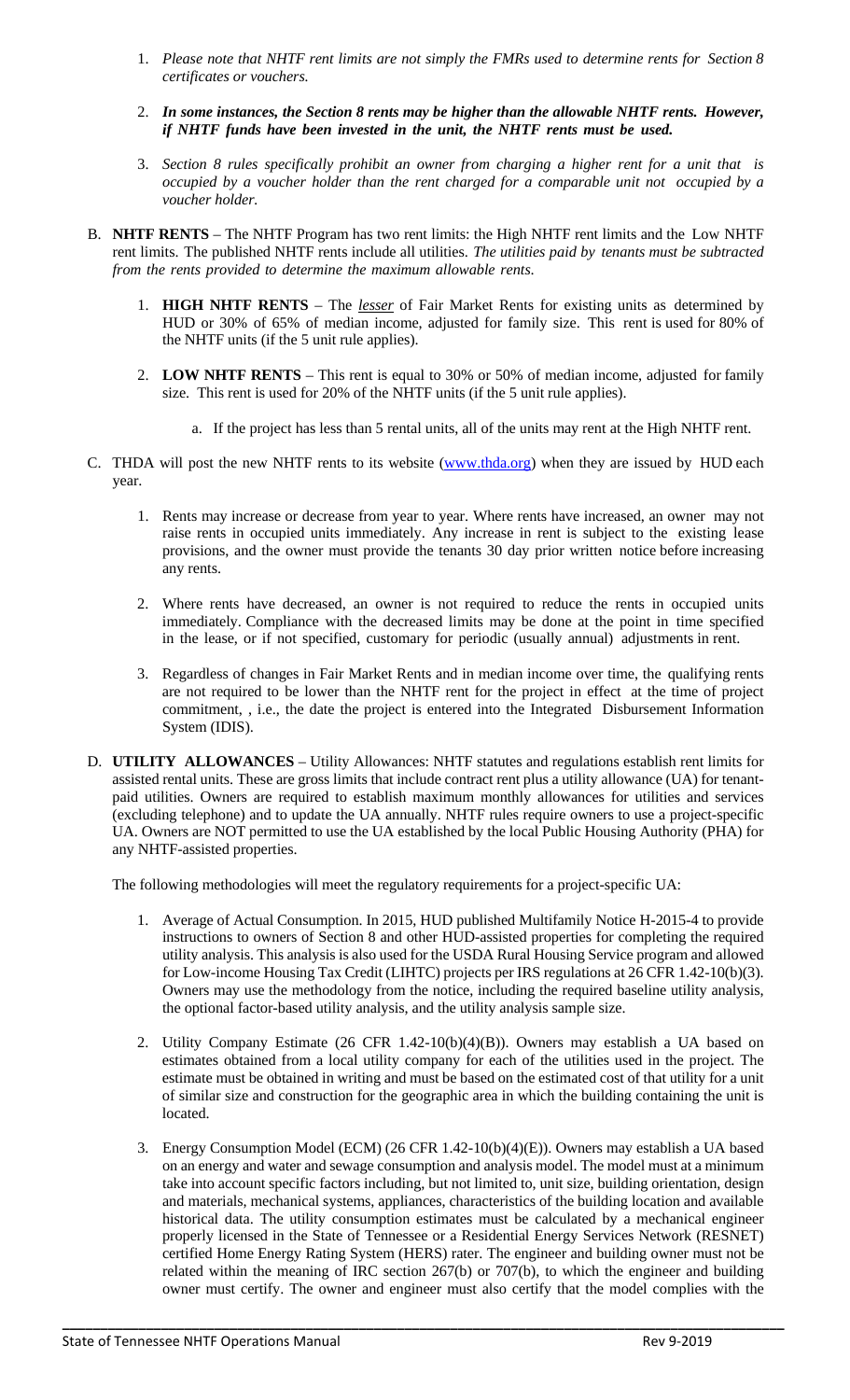minimum requirements described above. Use of the energy consumption model is limited to a building's consumption data and local rates for the 12-month period ending no earlier than 60 days prior to the effective date of the UA. In the case of new buildings with less than 12 months of consumption data, 12 months of data can be used for units of similar size and construction in the geographic area.

The initial UA approval will occur prior to loan closing. Once the method and allowances have been approved by THDA, the owner must update the allowances annually using the approved method and current rate information. The updated allowances and source documentation must be made available for review during the on-site inspection.

If an owner wishes to change to a different UA methodology, they must request approval from THDA.

- E. **MARKET CONDITIONS** Each Grantee should be aware of the market conditions of the area in which the project is located. Each project should show market feasibility not based upon the High and Low NHTF rents, but rather upon area housing markets and NHTF occupancy requirements which demand occupancy by low and very low income persons.
- F. Rents shall not exceed the published High and Low NHTF rents, adjusted for utility arrangements and bedroom size. *However, because these rents must also be attractive to lower income tenants, actual rents may be lower than the High and Low NHTF rents.* Programs should be designed so they take into consideration the market feasibility of projects funded.

# **7. HOME RENT LIMITS FOR GROUP HOMES AND SRO UNITS**

- A. **GROUP HOMES** A group home is housing that is occupied by two or more single persons or families. It consists of common space and/or facilities for group use by the occupants of the units (except in the case of shared one-bedroom units), and separate private space for each individual/family. Group homes often house the elderly or persons with disabilities.
	- 1. A NHTF-assisted group home is treated as a *single* NHTF-assisted housing unit with multiple bedrooms. The NHTF rent limits for a group homes is the HUD-published Fair Market Rent (FMR) rent limit for the total number of bedrooms in the group home.
	- 2. The bedrooms of live-in supportive service providers or other non-client staff are not included when calculating the total number of bedrooms for the purpose of establishing the rent. For example, if one bedroom in a four-bedroom group home is occupied by a service provider, the maximum rent for the group home is the HUD-published FMR Limit for a three-bedroom unit.
	- 3. The HUD-published FMR limit is the *maximum combined* rent that can be charged to all income eligible tenants residing in the group home. Each tenant pays a pro-rata share of the total rent.
	- 4. When group home tenants pay directly for utilities, the utility allowance must be subtracted from the HUD-published FMR limit in order to determine the maximum combined rent that can be charged to all tenants.
	- 5. **RENT AND ADDITIONAL SERVICES IN GROUP HOMES** Group homes frequently include food and/or other supportive services to its residents. *Group home rents may not include food costs or the costs of any supportive services.* Costs for such services must be billed as separate charges. For group home units that are developed for persons with disabilities, disabilityrelated services must be *non-mandatory*.
	- 6. The lease must also state whether the fee-based services are optional or mandatory and must identify the amount of the additional fees or surcharges separately from the basic HOME rent for each tenant. The State must approve in writing the costs of food and supportive services.
	- 7. **SINGLE ROOM OCCUPANCY (SRO) HOUSING** A single room occupancy (SRO) housing unit consists of a single room dwelling unit that is the primary residence of its occupant(s). It may or may not have food preparation and sanitary facilities.
	- 8. The rent limit for an SRO unit is based on either the HUD Fair Market Rent (FMR) or the High and Low NHTF rent limits, depending upon the characteristics of the unit:

| IF THE SRO HOUSING HAS | THEN |
|------------------------|------|
|------------------------|------|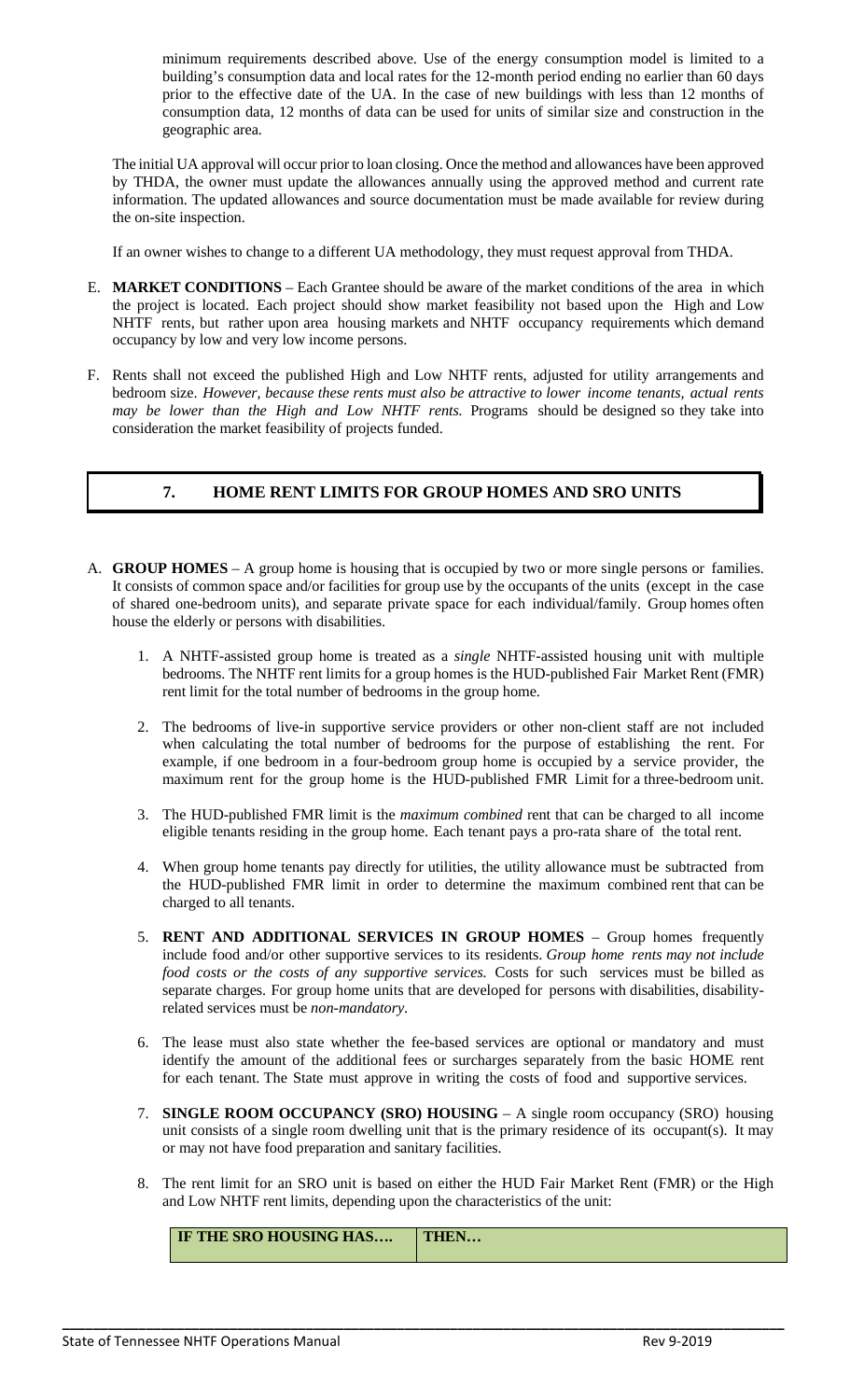| A unit with <i>neither</i> food preparation<br>nor sanitary facilities, or with one<br>preparation<br>(food<br>sanitary<br><b>or</b><br>facilities) | The rent may not exceed 75% of the HUD-published<br>FMR limit for a 0-bedroom (efficiency) unit. This limit<br>is used for High NHTF Rent units and Low NHTF Rent<br>units.<br>Even though the rent limits are the same for High and<br>Low NHTF Rent units, in projects with 5 or more NHTF-<br>assisted units, at least 20% of the units must be occupied<br>by very low income tenants.                                                                                                         |
|-----------------------------------------------------------------------------------------------------------------------------------------------------|----------------------------------------------------------------------------------------------------------------------------------------------------------------------------------------------------------------------------------------------------------------------------------------------------------------------------------------------------------------------------------------------------------------------------------------------------------------------------------------------------|
| A unit with <i>both</i> food preparation<br>and sanitary facilities                                                                                 | The High NHTF Rent cannot exceed the HUD-published<br>High NHTF rent limit or Low NHTF rent limit for a 0-<br>bedroom (efficiency) unit.<br>The Low NHTF Rents for these units cannot exceed either:<br>The HUD-published Low NHTF rent limit for a<br>1.<br>0- bedroom unit; or<br>2. 30% of the monthly adjusted family income of<br>the very low income tenant.<br>In projects with 5 or more NHTF-assisted units, at least<br>20% of the units must be occupied by very low income<br>tenants. |
| A Low NHTF Rent unit that receives<br>state or Federal <i>project-based</i> rental<br>assistance and is occupied by a very<br>low income tenant     | The rent can be the applicable state or Federal project-<br>based rent, as long as it is occupied by a very low income<br>tenant who does not pay more than 30% of the family's<br>monthly adjusted income for rent.                                                                                                                                                                                                                                                                               |

- 9. Unlike group homes, in SRO housing with 5 or more NHTF-assisted rental units, at least 20% of the units must be set aside as Low NHTF Rent units for occupancy by very low income tenants.
- 10. Utility costs are included in the maximum NHTF SRO rents. If SRO tenants pay directly for utilities, the utility allowance must be subtracted from the HUD-published NHTF rent limit or FMR limit in order to determine the maximum rent that can be charged for the SRO unit.
- 11. SRO unit rents may not include food costs or the costs of any supportive services. Costs for such services must be billed as separate charges. For SRO units that are developed for persons with disabilities, disability-related services must be *non-mandatory*.
- 12. Each SRO tenant's lease must clearly state whether the fee-based services are optional or required and must also identify the amount of additional fees or surcharges separately from the basic NHTF rent for each tenant. The State must approve in writing the costs of food and supportive services.

# **8. MARKETING**

- A. Owners of NHTF-assisted rental housing must conduct marketing and advertising activities in accordance with applicable fair housing laws, as well as specific NHTF requirements that relate to affirmative marketing. These fair housing and affirmative marketing requirements ensure that owners and managers provide the opportunity to rent NHTF-assisted units to *all* eligible applicants. Owners and managers must also take certain additional steps to make accessible units available to persons with disabilities.
- B. Fair housing laws prohibit discrimination in all housing, housing-related activities and housing programs, regardless of whether or not the housing receives Federal financial assistance. Owners and managers cannot discriminate in the rental of units, in establishing terms and conditions of property rentals, or in advertising the availability of rental housing units.
- C. In addition, Grantees with projects of 5 or more NHTF-assisted units develop affirmative marketing procedures to ensure special outreach and advertising efforts are made to communicate the availability of NHTF-assisted housing to those groups or individuals that might otherwise be unlikely to apply.
- D. **MARKETING ACCESSIBLE UNITS** Owners of properties with accessible units must develop procedures to ensure that information regarding the availability of those units reaches eligible individuals with disabilities. Reasonable, nondiscriminatory steps must be taken to make sure that available, accessible units are offered first to persons with disabilities who require the unit's accessible features. Owners or managers must take the following steps when an accessible unit becomes vacant, regardless of the status of the waiting list:

**\_\_\_\_\_\_\_\_\_\_\_\_\_\_\_\_\_\_\_\_\_\_\_\_\_\_\_\_\_\_\_\_\_\_\_\_\_\_\_\_\_\_\_\_\_\_\_\_\_\_\_\_\_\_\_\_\_\_\_\_\_\_\_\_\_\_\_\_\_\_\_\_\_\_\_\_\_\_\_\_\_\_\_\_\_\_\_\_\_\_\_\_\_\_\_**

1. First, offer the unit to a current occupant of the project who might require or benefit from the accessibility feature(s) of the unit;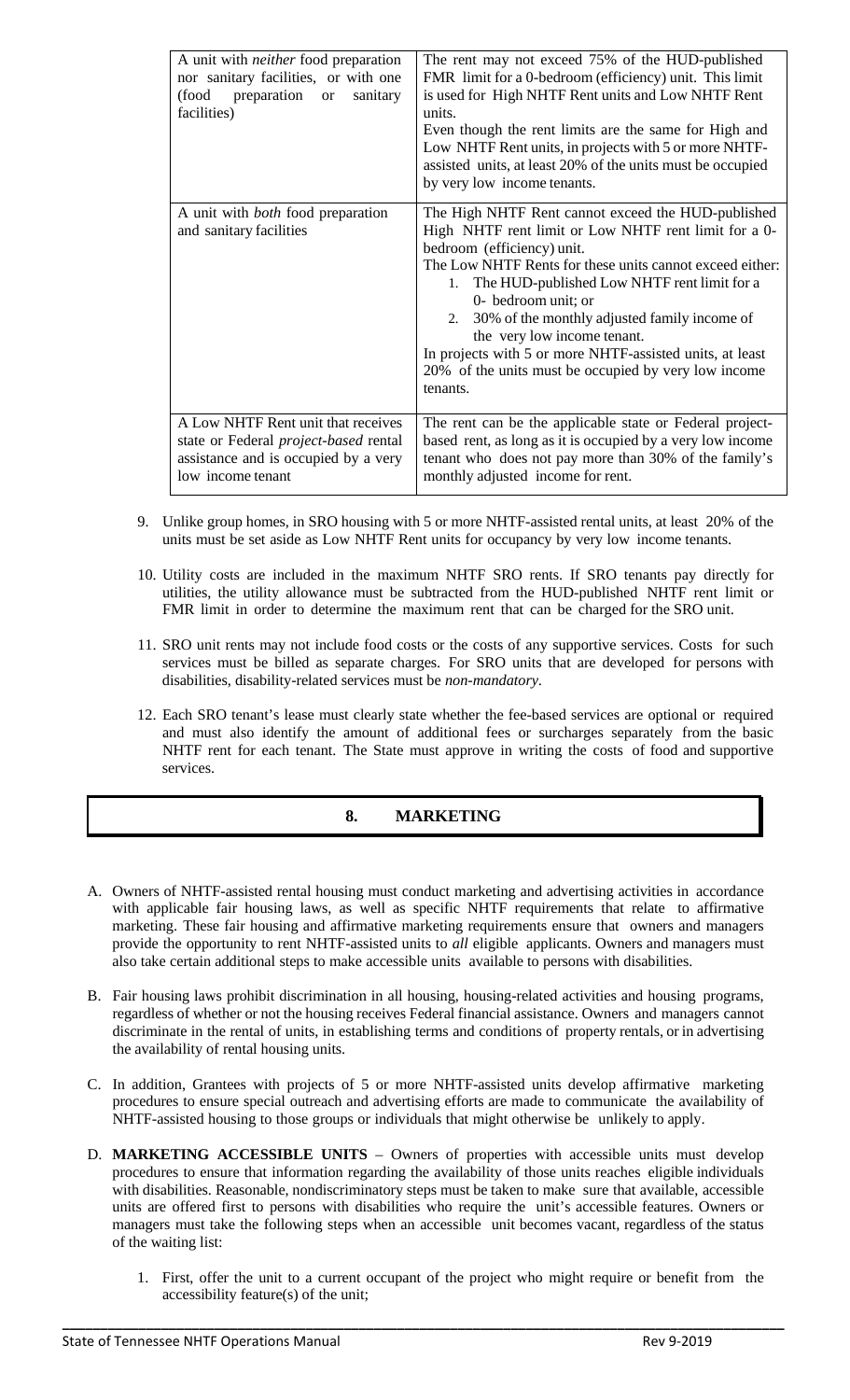- 2. Second, offer the unit to an eligible qualified applicant on the waiting list who requires the accessibility feature(s) of the unit; and
- 3. Last, offer the unit to a non-disabled person on the waiting list. A non-disabled tenant may only rent an accessible unit after the owner has made all reasonable efforts to attract a tenant with a disability according to the above steps.
- E. **TN HOUSING SEARCH** Owners of NHTF-assisted rental property are required to list their properties on TNHousingSearch.org as part of their marketing procedures.

## **9. TENANT RELATIONS AND LEASE PROTECTIONS (92.253)**

- A. The initial written lease between a tenant and an owner of rental housing assisted with NHTF funds must be for at least ONE year. Lease renewals should also be in increments of ONE year, unless by mutual consent, the tenant and the owner agree to a lesser term. The lease term may never be for less than 30 days.
- B. An owner may not terminate the tenancy or refuse to renew the lease of a tenant of rental housing assisted with NHTF funds except for serious or repeated violation of the terms of the lease; for violation of applicable federal, state or local law; for completion of the tenancy period for transitional housing or failure to follow any required transitional housing supportive services plan; or for other good cause.
- C. Good cause does not include an increase in the tenant's income or refusal of the tenant to purchase the housing.
- D. Any termination of refusal to renew must be preceded by not less than 30 days by the owner's service upon the tenant of a written notice specifying the grounds for the action.
- E. An owner of rental housing assisted with NHTF funds must maintain the housing in compliance with all applicable State and local housing quality standards and code requirements and if there are no such standards or code requirements, the housing must meet all applicable state and local housing quality standards and code requirements and if there are no such standards, or code requirements, the housing must meet the ongoing property standards as specified by HUD based on the HUD Physical Inspection procedures (Uniform Physical Conditions Standards (UPCS)). Prescribed by HUD pursuant to 24CFR5.705.
- F. Owners may not refuse to lease a NHTF-assisted unit to a family which holds a rental certificate (Rental Certificate Program) or a rental voucher (Rental Voucher Program) or a comparable document under the NHTF program.
- G. **REASONABLE ACCOMODATIONS FOR PERSONS WITH DISABILITIES** The Fair Housing Act requires that all applicants and tenants of rental housing be given equal treatment and prohibits discrimination against anyone with respect to race, color, religion, sex, disability, familial status, or national origin. However, there are limited circumstances when the Act requires a housing provider to treat persons with disabilities differently, to enable them to have equal access to, or enjoyment of, housing and other housing-related programs. The Fair Housing Act requires owners to provide "reasonable accommodation" to persons with disabilities. This means that an owner may have to modify rules, policies, practices, procedures, and/or services to afford a person with a disability an equal opportunity to use and enjoy the housing.
- H. Owners of NHTF-assisted rental properties should have written procedures in place that address disputes between individual tenants or households and tenant grievances against management.
	- 1. Generally, it is an acceptable business practice for the Grantee, as owner, property manager to act as first intermediary in a conflict under limited circumstances, such as when one tenant complains about noise from another tenant's unit.
	- 2. Owners or managers should establish an impartial way to address complaints about property management staff or the way in which the property is being operated which generally requires the involvement of a neutral third party.
- I. **PROHIBITED LEASE TERMS**  Certain Lease Terms are prohibited. These include:
	- 1. **AGREEMENT TO BE SUED** Agreement by the tenant to be sued, admit guilt, or to a judgment in favor of the owner in a lawsuit brought in connection with the lease.
	- 2. **TREATMENT OF PROPERTY** Agreement by the tenant that the owner may take, hold, or sell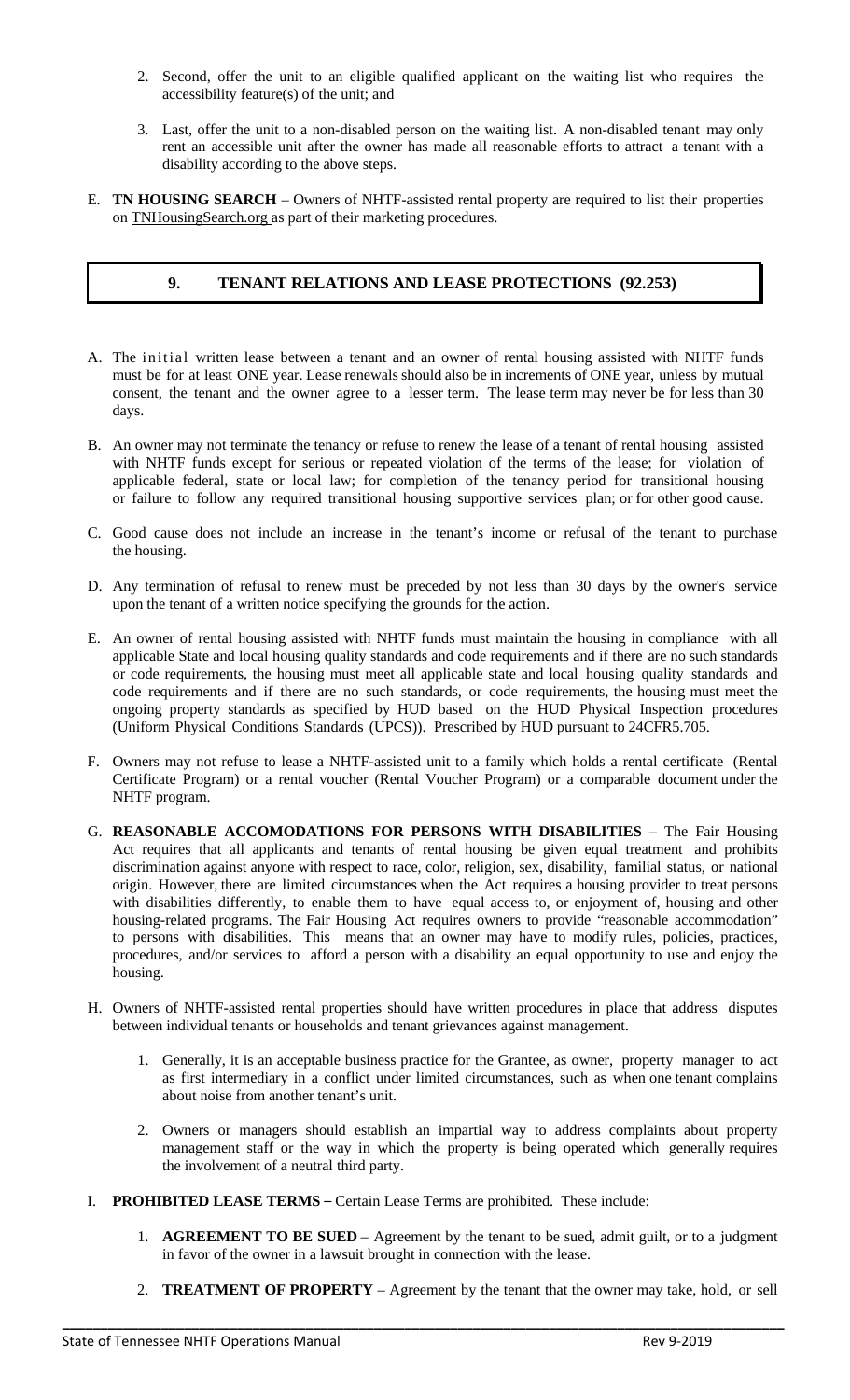personal property of household members without notice to the tenant and a court decision on the rights of the parties. This prohibition, however, does not apply to an agreement by the tenant concerning disposition of personal property remaining in the housing unit after the tenant has moved out of the unit. The owner may dispose of this personal property in accordance with the state law.

- 3. **EXCUSING THE OWNER FROM RESPONSIBILITY** Agreement by the tenant not to hold the owner or the owner's agents legally responsible for actions or failure to act, whether intentional or negligent.
- 4. **WAIVER OF NOTICE** Agreement by the tenant that the owner may institute a lawsuit without notice to the tenant.
- 5. **WAIVER OF LEGAL PROCEEDINGS** Agreement by the tenant that the owner may evict the tenant or household members without instituting a civil court proceeding in which the tenant has the opportunity to present a defense or before a court decision on the rights of the parties.
- 6. **WAIVER OF A JURY TRIAL** Agreement by the tenant to waive any right to a jury trial.
- 7. **WAIVER OF RIGHT TO APPEAL COURT DECISION** Agreement by the tenant to waive the tenant's right to appeal or to otherwise challenge in court a decision in connection with the lease.
- 8. **TENANT CHARGEABLE WITH COST OF LEGAL ACTION REGARDLESS OF OUTCOME** – Agreement by the tenant to pay attorney fees or other legal costs even if the tenant wins the court proceeding by the owner against the tenant. The tenant, however, may be obligated to pay costs if the tenant loses.
- 9. **MANDATORY SUPPORTIVE SERVICES** Agreement by the tenant to accept supportive services that are offered.
- J. Grantees shall comply with all applicable state statutes, including the Uniform Landlord Tenant Law. The Grantee's attorney, or the area Legal Aid Office, can provide assistance.
- K. Grantees shall also comply with all applicable local ordinances and keep informed about the existence of or changes in such ordinances.
- L. The Grantee must comply with the provisions of the Violence against Women Reauthorization Act of 2013 in accordance with 24 CFR §93.356 and the THDA National HTF Requirements.
- M. **TENANT RELATIONS IN CHDO PROJECTS** NHTF-assisted rental housing that is owned, sponsored or developed by a CHDO must establish and implement a plan for tenant participation in management decisions *and* establish a fair lease and grievance procedure that is approved by the State.
	- 1. Tenant participation in management decisions can be achieved through a tenant association that acts as a formal body to provide input for project management or through a tenant-elected representative who acts as liaison with management.
	- 2. Fair Lease and grievance procedures should be objective and clearly state to whom the tenant should direct a complaint; who will investigate and/or respond to the complaint; and by when the tenant should expect to receive a response.

# **10. RENTAL HOUSING RECORDKEEPING**

- A. **PROGRAM RECORDS** Grantees are responsible for maintaining records that demonstrate that they are operating a rental housing program in compliance with NHTF regulations. At a minimum, the program records must include the following:
	- 1. Policies and Procedures for the operation of the rental program which have been adopted by the Grantee's governing board and which are available to all applicants.
	- 2. Adequate documentation to demonstrate that the tenant selection process was accomplished as stated in the adopted Policies and Procedures.
	- 3. A current waiting list which includes the application date, eligibility, and date accepted or rejected for a rental unit.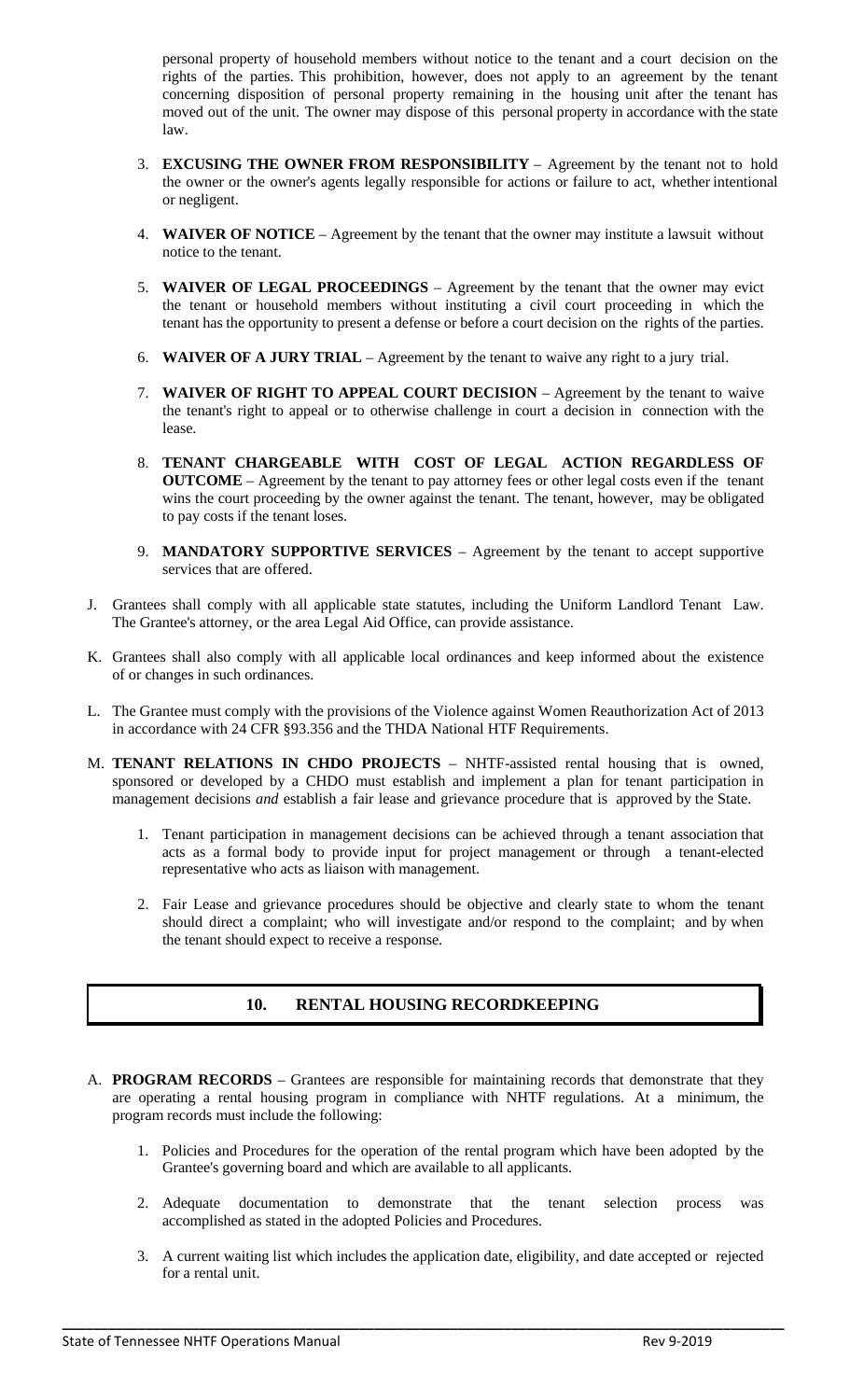- 4. Documentation of the Grantee's efforts to ensure that the composition of the units meets income guidelines.
- 5. Documentation that all of the units meet all applicable local codes, rehabilitation standards, ordinances, and zoning ordinances at the time of project completion. In the absence of a local code, NHTF-assisted new construction of multi-family rental units of 3 or more apartments must meet the most recently state adopted edition of the International Building Code; new construction or reconstruction of single-family rental units must meet the most recently state adopted edition of the International Residential Code for One- and Two-Family Dwellings; and NHTF-assisted rehabilitation of rental units must meet the most recently state adopted edition of the International Property Maintenance Code. New Construction projects must also meet the 2006 International Energy Conservation Code, published by the International Code Council.
- 6. Documentation that the Grantee has adopted an Affirmative Marketing Plan and is marketing the rental units according to the plan.
- 7. Documentation that the rents for all the units are in compliance with NHTF regulations.
- B. **TENANT RECORDS** In addition to program records which establish a Grantee's compliance with NHTF regulations, there must also be individual tenant records. These files should contain, at a minimum, the following:
	- 1. The tenant's application for a rental unit.
	- 2. Verification of the tenant's income and eligibility within the NHTF income limits.
	- 3. Copies of required notices signed by the tenant, i.e., lead-based paint notices and fair housing.
	- 4. A signed 12-month lease for the unit with the required tenant protections.
- C. **GRANTEE'S ON-GOING OBLIGATIONS FOR RENTAL PROPERTY –** After the project is officially closed out by letter to the Grantee, the Community Programs Division of THDA will be responsible for NHTF Long-Term Compliance monitoring. Each Grantee will be monitored in accordance with HUD guidelines to determine each project's compliance with the NHTF Rules and Regulations. Each Grantee will also be monitored for adherence to its contract with THDA. Each Grantee will receive a letter explaining the details of the long term monitoring process and annual reporting requirements.
	- 1. The rental housing long term monitoring requirements are the responsibility of the Grantee. They are responsible for:
		- a. Annual income certification of tenants;
		- b. Adherence to the NHTF rent and income composition guidelines;
		- c. Compliance with the Standard Housing Codes or the Uniform Physical Conditions Standards;
		- d. Reporting to THDA.

# **XII. DEFINITIONS**

## **FULL-TIME EMPLOYMENT**

A job at which a person regularly spends 31 or more hours per week.

#### **HANDICAPPED OR DISABLED**

A person who has been declared disabled for the purposes of Social Security or who has been certified as disabled or handicapped by a qualified public or private agency.

#### **HOMELESS**

A family is homeless if they lack a fixed, regular, adequate night-time, and has a primary night-time residence for individuals that is either a supervised public or private shelter; an institution that provides temporary residence for individuals intended to be institutionalized; or a public or private place not designed for or ordinarily used for sleeping.

#### **HOUSEHOLD**

All persons who regularly reside together in a single housing unit.

#### **INVOLUNTARILY DISPLACED**

**\_\_\_\_\_\_\_\_\_\_\_\_\_\_\_\_\_\_\_\_\_\_\_\_\_\_\_\_\_\_\_\_\_\_\_\_\_\_\_\_\_\_\_\_\_\_\_\_\_\_\_\_\_\_\_\_\_\_\_\_\_\_\_\_\_\_\_\_\_\_\_\_\_\_\_\_\_\_\_\_\_\_\_\_\_\_\_\_\_\_\_\_\_\_\_** An individual or a family is involuntarily displaced if they are displaced from the home they have been occupying